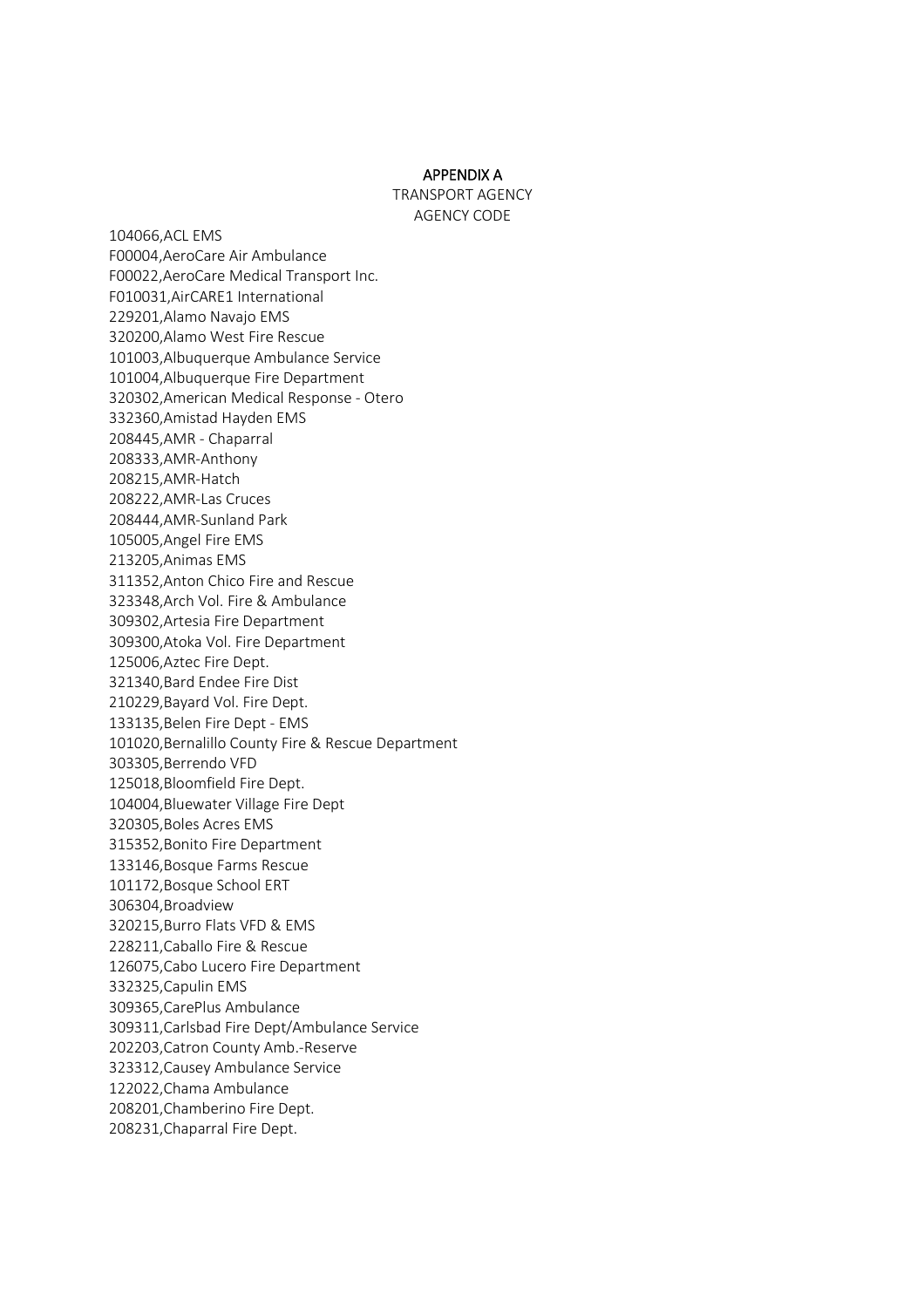105024,Cimarron Ambulance Service 314337,City of Jal Ambulance 126001,City of Las Vegas FD 321358,City of Tucumcari Fire Dept. 332318,Clayton Fire & Rescue 320317,Cloudcroft EMS 306316,Clovis Fire Department 124025,Cochiti Lake Vol. Fire & Rescue 217205,Columbus Fire & EMS 126110,Conchas Dam 321353,Conservancy Fire Dist. I 321354,Conservancy Fire Dist. II 101026,Corrales Fire Dept. 213206,Cotton City EMS 309350,Cottonwood Vol. Fire Dept 202219,Cruzville-Apache Creek-Aragon Fire & Rescue 124028,Cuba Fire & Rescue 124027,Cuba Health Center Ambulance Service 104065,Cubero Vol. Fire Dept 202207,Datil EMS 217210,Deming Fire Dept. & EMS 332323,Des Moines Ambulance 303348,Dexter Fire & Rescue 208208,Dona Ana County Fire and Emergency Services - District 1 208202,Dona Ana County Fire and Emergency Services - District 2 320220,Dungan VFD F00009,Eagle Air Med 105029,Eagle Nest EMS F00033,Eaglemed LLC 303300,East Grand Plains VFD 228214,Elephant Butte Fire and EMS 306329,Grady VFD 104041,Grants Fire & Rescue 332324505,Grenville Rescue F00012,Guardian Air 210242,Hachita Fire & Rescue 303330,Hagerman Ambulance 309303,Happy Valley Fire/Rescue 312350,Harding County Fire Dept. District 1 208214,Hatch Ambulance Service 213215,Hidalgo County EMS 213217,Hidalgo County Fire District 320310,High Rolls EMS 133147,Highland Meadows Fire Department 228219,Hillsboro Fire Department 314331,Hobbs Ambulance Service 130075,Hondo-Seco VFD 309305,Hope Vol. EMS Dept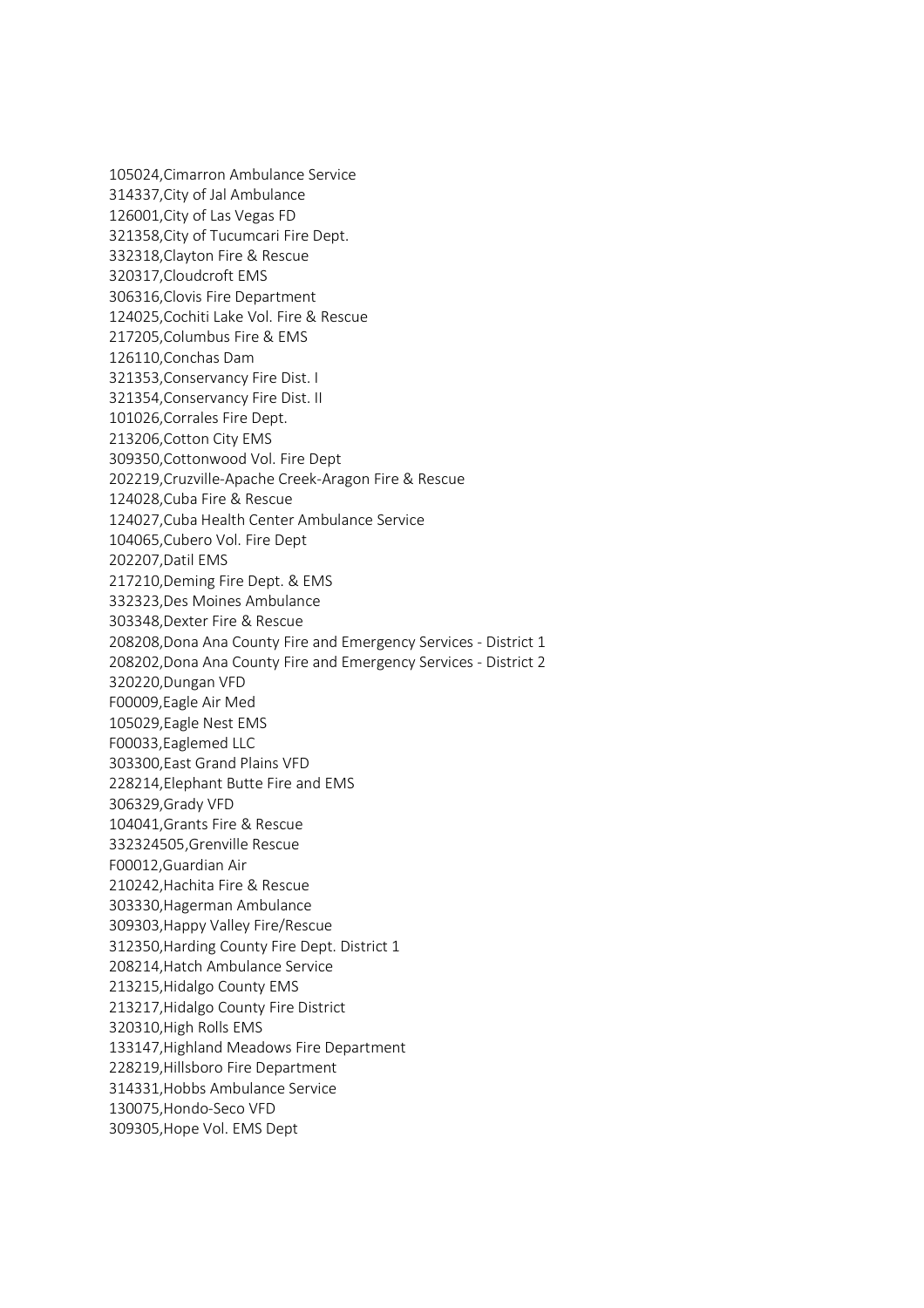202218,Horse Mountain EMS 321335,House Medical Rescue Service 210250,Hurley EMS 126115,Ilfeld Fire & Rescue 101045,Isleta EMS 320307,James Canyon VFD 124046,Jemez Pueblo Ambulance 124048,Jemez Springs Volunteer Fire & Rescue 122028,Jicarilla EMS 309320,Joel VFD 101170,Kirtland AFB Fire Dept 314339,Knowles Fire Department 122049,La Clinica del Pueblo Ambulance 309363,La Huerta VFD 208232,La Mesa Vol. Fire Dept. 280200,La Union Fire Dept. 307327,Lake Sumner Fire & Rescue 228215,Lakeshore Fire & Rescue 208205,Las Alturas Vol. Fire Dept. 208223,Las Cruces Fire Department 228222,Las Palomas EMS 130067,Latir VFD F00027,Lifeguard Air Emergency Services T00016,LifeStar Air Medical 118068,Lifestar EMS LLC 315345,Lincoln County EMS Capitan 315340,Lincoln County EMS Carrizozo 315325,Lincoln County EMS Corona 315334,Lincoln County EMS Hondo 315350,Lincoln County EMS Ruidoso 122133,Lindrith Volunteer Fire/Rescue 133095,Living Cross Ambulance Inc 309301,Loco Hills VFD 321341,Logan Ambulance Service 116052,Los Alamos County Fire Dept. 133050,Los Lunas Fire Department 101125,Los Ranchos Fire Department 309342,Loving Vol. Fire Dept 314343,Lovington Fire Department 210213,Lower Mimbres Vol. Fire Dept. 202205,Luna Fire & Ambulance 229227,Magdalena EMS 309361,Malaga Fire & EMS 314376,Maljamar VFD/EMS 133148,Manzano Vista Fire Department 320367,Mayhill Fire & EMS Dept T00030a,MCH CareStar 118067,McKinley County Bluewater Acres Fire & Rescue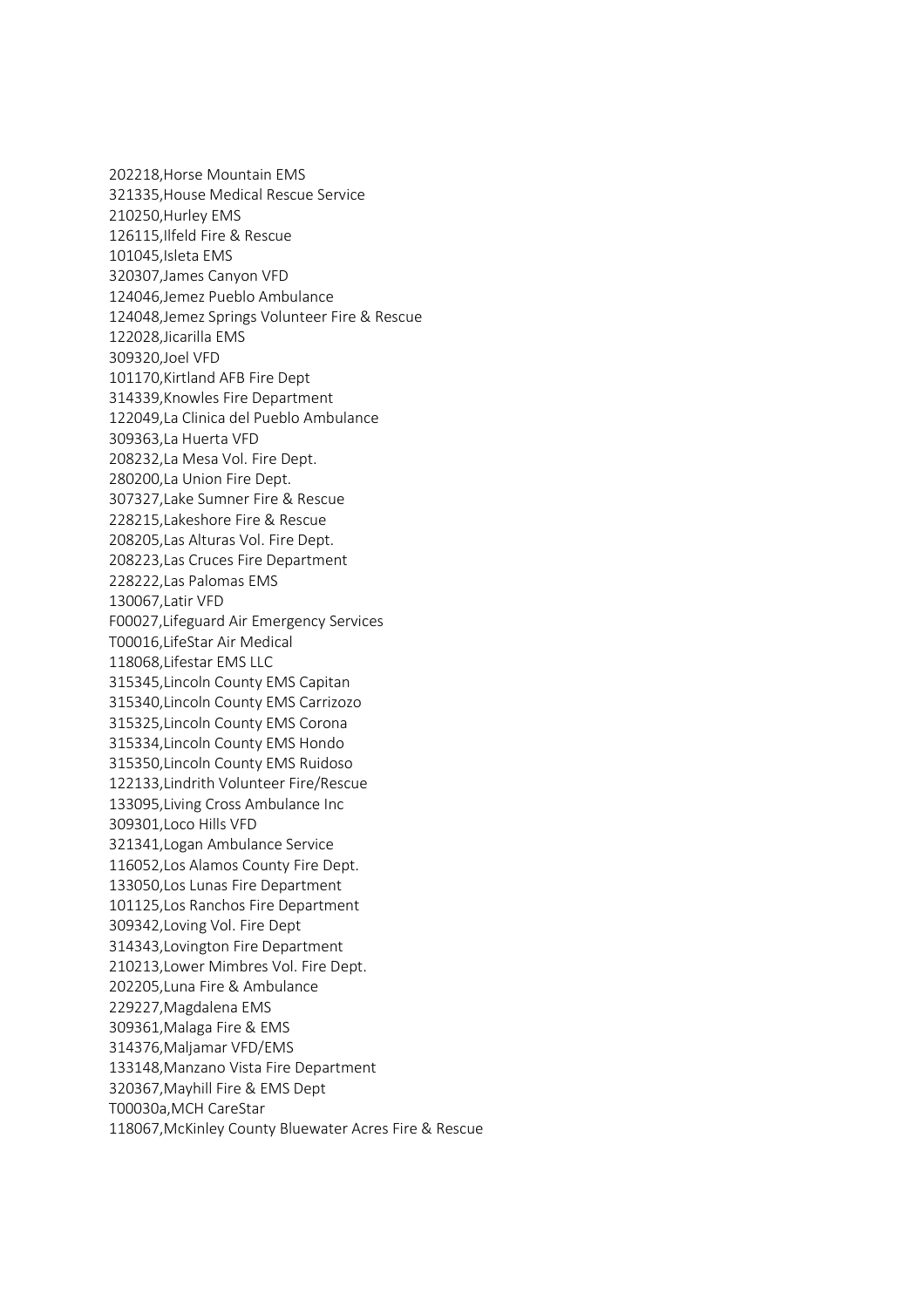118065,McKinley County Bluewater Lake Fire & Rescue 118134,McKinley County Chichiltah Fire & Rescue 118120,McKinley County Crownpoint Fire and Rescue 118,McKinley County Fire Admin 118009,McKinley County Ft. Wingate Fire& Rescue 118125,McKinley County Mariano Lake/ Pindale Fire Dept. 118096,McKinley County McKinley West Fire Dept. 118092,Mckinley County Navajo Estates Vol. Fire Dept. 118100,McKinley County Navajo Pine Fire & Rescue 118105,McKinley County Pinehaven Fire Dept. 118064,McKinley County Prewitt Fire & Rescue 118133,McKinley County Pueblo Pintado Fire Dept. 118094,McKinley County Ramah Vol. Fire Dept. Station #5 118075,McKinley County San Mateo Fire & Rescue 118082,McKinley County Thoreau EMS 118135,McKinley County Timberlake Vol. Fire Dept. Station#14 118131,McKinley County Tsa-ya-toh Fire & Rescue 118095,McKinley County Vanderwagen Vol. Fire Dept. 118083,McKinley County Whispering Cedars Fire Dept. 118097,McKinley County White Cliffs Vol. Fire Dept. 118130,McKinley County Zuni Independent Fire District F00010,Med Flight Air Ambulance 118042,Med Star Ambulance 306344,Melrose Fire and Ambulance 315406,Mescalero Apache Fire Rescue 208227,Mesilla Fire Dept. 208224,Mesquite Volunteer Fire Department 303310,Midway Fire & EMS 323350,Milnesand Fire & EMS 210211,Mimbres Valley EMS 314330,Monument Fire Dept 119057,Mora Valley Community Health Services Ambulance 105030,Moreno Valley Fire Dept. 131058,Moriarty Fire Department 131117,Mountainair Fire and Rescue 104040,Mt. Taylor Ambulance 229220,N.R.A.O/V.L.A EMS 208450,Nasa Fire & Emergency Services 134101,Navajo Nation EMS - Ft. Defiance AZ 134107,Navajo Nation EMS - Red Mesa AZ 101021,Navajo Nation EMS - To'Hajiilee 118099,Navajo Nation EMS - Tohatchi 118116,Navajo Nation EMS- Crownpoint 125075,Navajo Nation EMS- Shiprock 208204,NMSU Fire & Emergency Services 130089,Ojo Caliente Vol. Fire & Rescue 208225,Organ Fire Dept. 320250,Oro Vista Fire Rescue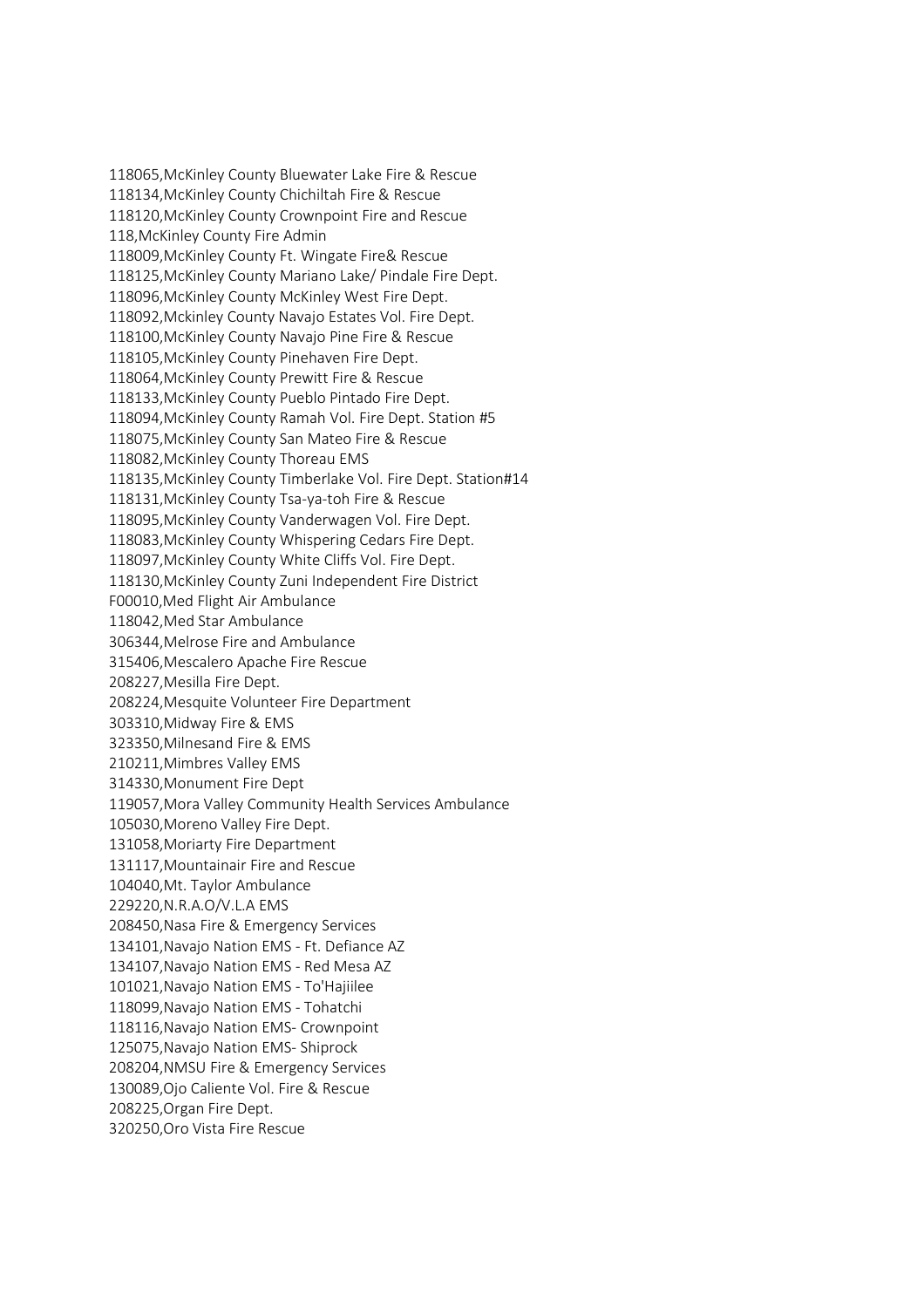309355,Otis Vol. Fire/EMS Dept 126060,Pecos Valley Ambulance Service F000026,Petroleum Helicopters Inc. (PHI) 105078,Philmont Scout Ranch 202217,Pie Town EMS 118061,Pine Hill EMS 210227,Pinos Altos Vol. Fire Rescue 213203,Playas EMS 306355,Pleasant Hill 323347,Portales Fire Dept. 104001,Pueblo of Acoma Fire Rescue 104050,Pueblo of Laguna Fire & Rescue 124110,Pueblo of Zia 118093,Pueblo of Zuni EMS 321359,Quay Fire Dept. 309330,Queen VFD 202216,Quemado Ambulance Service 130081,Questa Fire Rescue 208226,Radium Springs Vol. Fire Dist. # 8 105068,Raton Fire & Emergency Services 130069,Red River Fire Department F000018,RICO Aviation 208209,Rincon Vol. Fire Dept. 122025,Rio Arriba County Abiquiu EMS 122129,Rio Arriba County Agua Sana Vol. Fire Dept. 122126,Rio Arriba County Alcalde VFD 122127,Rio Arriba County Brazos Canyon VFD 122106,Rio Arriba County Canjilon/Cebolla Vol. Fire Rescue 122131,Rio Arriba County Chamita VFD 122132,Rio Arriba County Coyote VFD 122090,Rio Arriba County Dixon Vol Fire & Rescue 122091,Rio Arriba County El Rito VFD 124128,Rio Arriba County Espanola Fire Dept. 112075,Rio Arriba County Espanola Valley EMS 122125,Rio Arriba County La Mesilla/San Pedro VFD 122051,Rio Arriba County Laguna Vista VFD 124053,Rio Arriba County Lybrook Vounteer Fire & Rescue 122110,Rio Arriba County Ojo Sarco VFD/ EMS 122105,Rio Arriba County Santa Clara Pueblo Fire Dept. 122120,Rio Arriba County Truchas Fire Department 122130,Rio Arriba County Velarde Valley VFD 130055,Rio Fernando Fire Dept 124071,Rio Rancho Fire Rescue 309335,Riverside VFD 127100,Rocky Mountain EMS 312339,Rosebud Fire & Rescue Inc. 303324,Roswell Fire Department 312349,Roy Rescue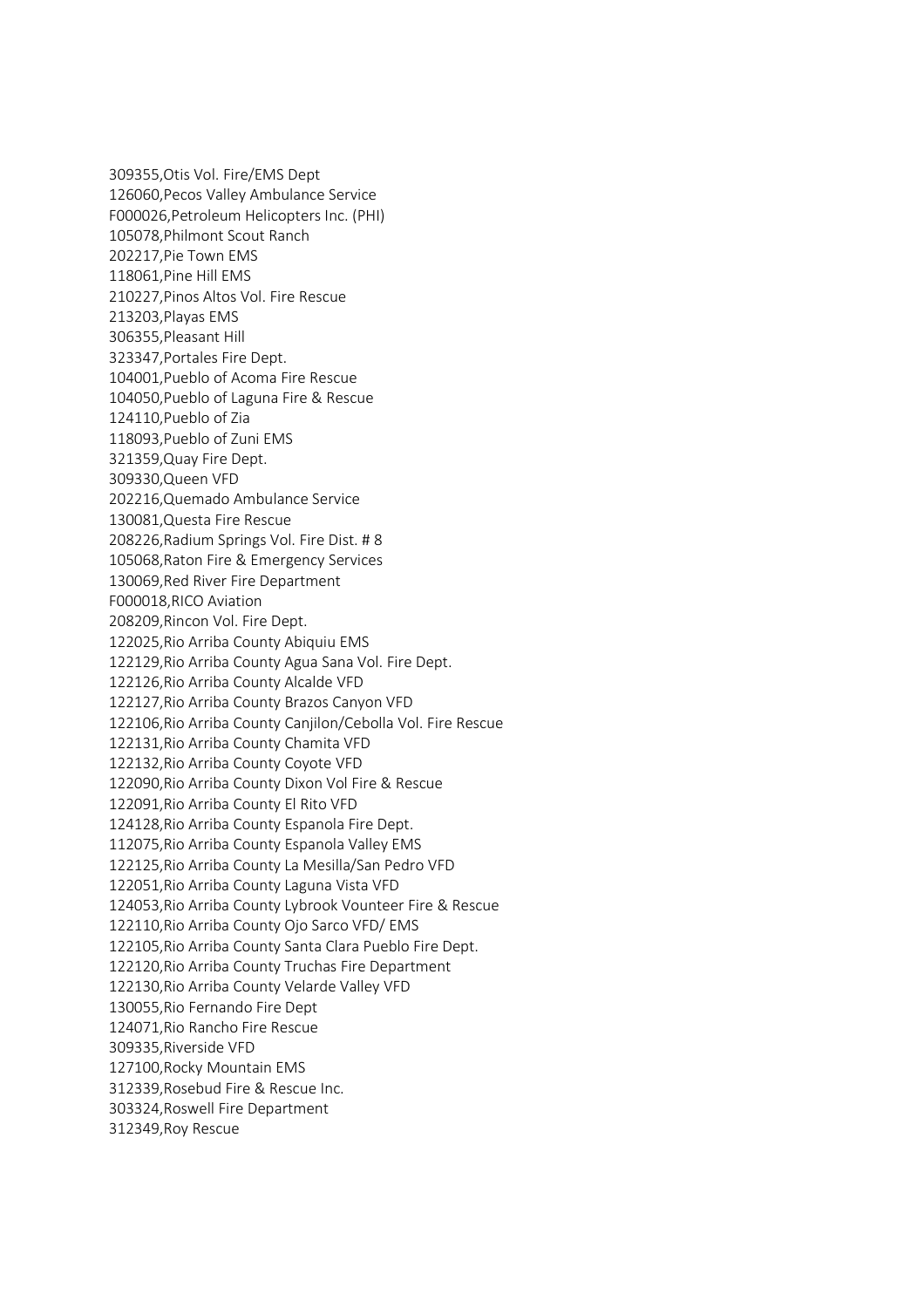315400,Ruidoso Downs Fire Dept. 315405,Ruidoso Fire Department 320350,Sacramento Weed Vol. Fire & Rescue 321350,San Jon VFD 321352,San Jon Vol. Ambulance Coop 125047,San Juan County FD Dist. #1 125041,San Juan County FD Dist. #10 125103,San Juan County FD Dist. #11 125076,San Juan County FD Dist. #12 125110,San Juan County FD Dist. #13 125156,San Juan County FD Dist. #14 125038,San Juan County FD Dist. #2 125005,San Juan County FD Dist. #3 125040,San Juan County FD Dist. #4 125155,San Juan County FD Dist. #5 125102,San Juan County FD Dist. #6 125150,San Juan County FD Dist. #7 125007,San Juan County FD Dist. #8 125070,San Juan County FD Dist. #9 125074,San Juan Regional Air Care 125073,San Juan Regional EMS 124111,Sandoval Copunty La Madera Vol. Fire Dept. 124039,Sandoval County Algodones Volunteer Fire Dept. 124031,Sandoval County Fire Dept. 124110,Sandoval County Fire Dept. Pueblo of Zia Dist.#3 124049,Sandoval County La Cueva Volunteer Fire Dept. 124026,Sandoval County Pena Blanca Volunteer Fire & Rescue 101063,Sandoval County Placitas Volunteer Fire Brigade 124105,Sandoval County Ponderosa Volunteer Fire Dept. 121041,Sandoval County Regina Fire Dept. 124041,Sandoval County Torreon Volunteer Fire Dept. 210225,Santa Clara Fire Dept. 127045,Santa Fe County Agua Fria Fire Dist. 127050,Santa Fe County Chimayo Fire Dist. 127030,Santa Fe County Edgewood Fire Dist. 127032,Santa Fe County El Dorado Fire Dist. 127033,Santa Fe County Galisteo Fire Dist. 127025,Santa Fe County Glorieta Pass Fire Dist. 127044,Santa Fe County Hondo Fire Dist. 127020,Santa Fe County La Cienega Fire Dist. 127066,Santa Fe County La Puebla Fire Dist. 127135,Santa Fe County Madrid Fire Dist. 127062,Santa Fe County Pojoaque VFD 127031,Santa Fe County Stanley Fire Dist. 127087,Santa Fe County Tesuque Fire Dist. 127089,Santa Fe County Turquoise Trail Fire Dist. 127074,Santa Fe Fire Dept. 311353,Santa Rosa Ambulance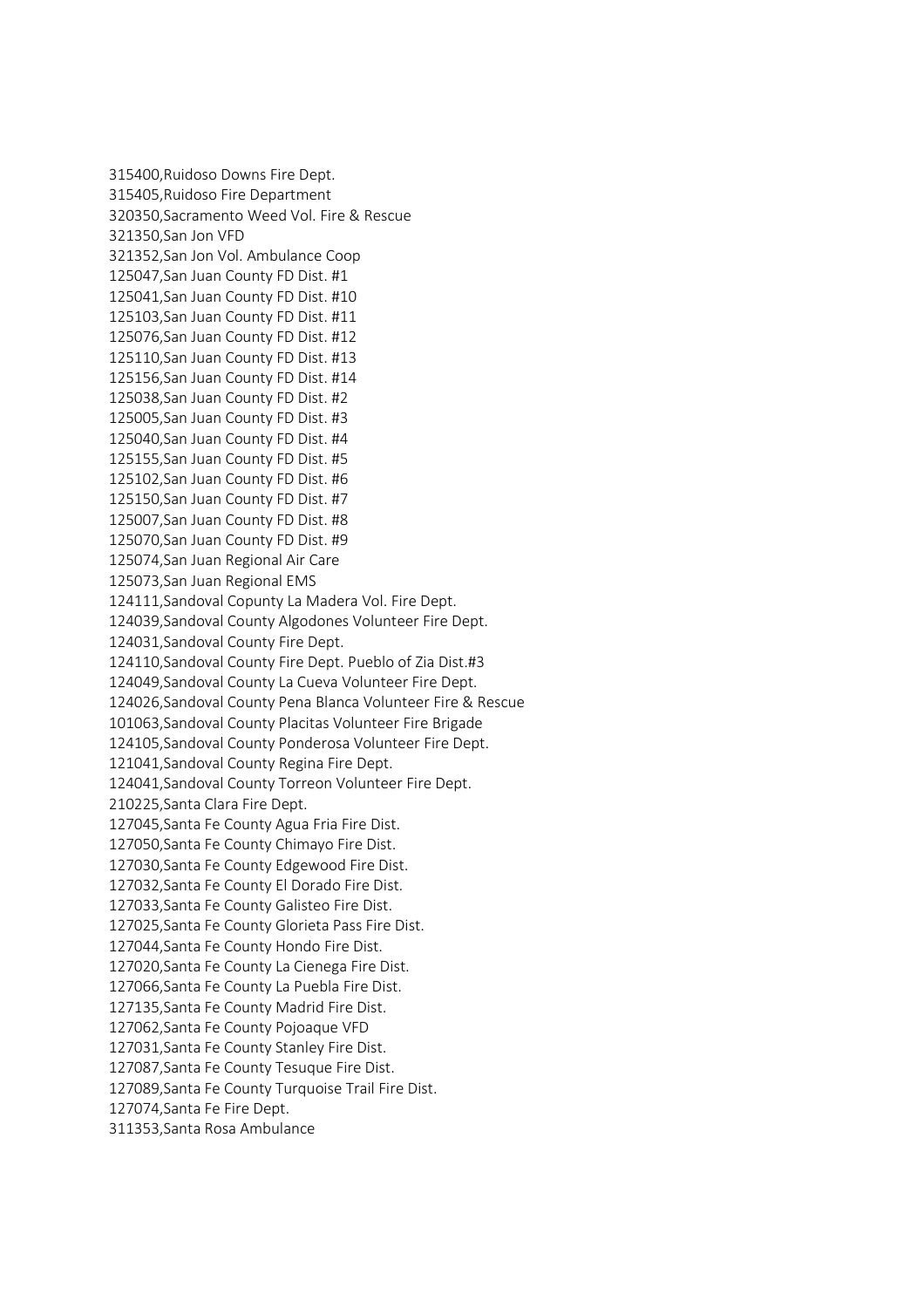311354,Santa Rosa Vol. Fire Dept 208220,Santa Teresa Vol. Fire Dept. 124096,Santo Domingo EMS 126003,Sapello Rociada VFD 210228,Sapillo Creek Vol. Fire & Rescue 330312,Sierra Fire Department 228223,Sierra Vista Hospital Ambulance 210226,Silver City Fire Dept. 320352,Sixteen Springs VFD 229218,Socorro Fire Dept. 208235,South Valley Vol. Fire Dept.

303377,Southwest Ambulance of NM - Roswell 208556,Southwest Ambulance of NM/ Anthony 208559,Southwest Ambulance of NM/ Chaparral 208558,Southwest Ambulance of NM/ Las Cruces 208557,Southwest Ambulance of NM/ Sunland F00006,Southwest Med Evac 320368,Southwest Med Evac/ Alamogordo 309364,Southwest Med Evac/ Carlsbad 314377,Southwest Med Evac/ Hobbs 208560,Southwest Med Evac/ Las Cruces 303378,Southwest Med Evac/ Roswell 210251,Southwest Med Evac/ Silver City 105077,Springer Volunteer Ambulance SVC 309325,Suncountry 2508221,Sunland Park Fire Dept. 320354,Sunspot EMS 101079,Superior Ambulance - Albuquerque 126121,Superior Ambulance - Las Vegas 303376,Superior Ambulance - Roswell 131126,Superior Ambulance - Torrance Co. 130082,Taos County EMS 130084,Taos County EMS - Penasco 130095,Taos Ski Valley EMS 314355,Tatum Vol. EMS 126120,Tecolote Fire & Rescue 306356,Texico VFD 118081,Thoreau Fire 320366,Timberon EMS 133140,Tome-Adelino VFD/Valencia Co. Dist. 2 131131,Torrance Co. F.D. Dist 5-Northeast 131130,Torrance Co. FD Dist 3 - McIntosh 999,Torrance Co. FD Dist. 1-Duran 131132,Torrance Co. FD Dist. 2-Indian Hills 124029,Town of Bernalillo Fire & Rescue 130088,Tres Piedras Fire Rescue F00028,TriState Care Flight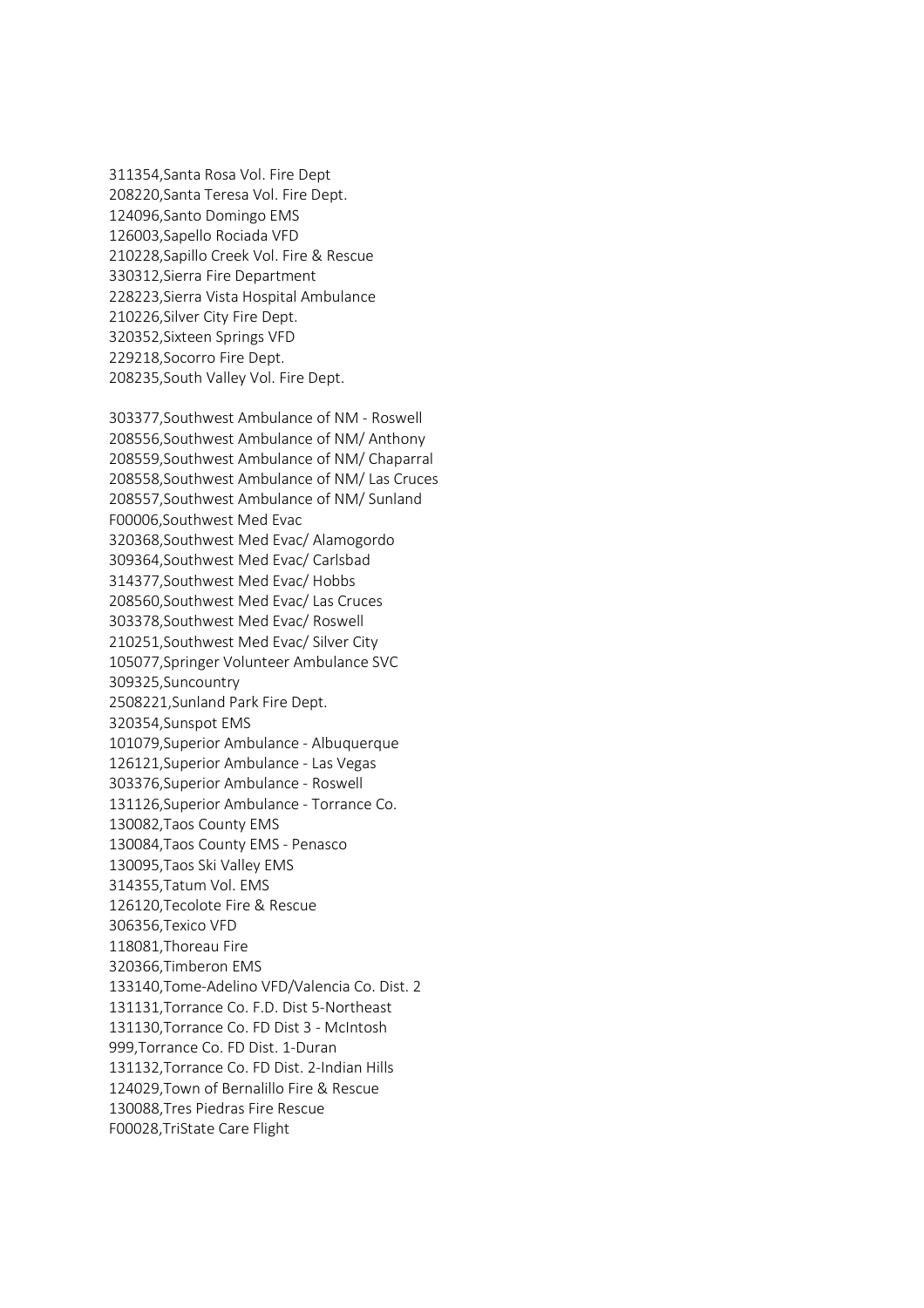321357,Tucumcari Medical Services Dept. 210240,Tyrone-White Signal Fire& Rescue F00025,UNM Newborn Transport 133149,Valencia County EMS 133115,Valencia County Jarales-Publitos Fire Dep. 133137,Valencia County Los Chavez Fire Dept 133059,Valencia County Meadow Lake FD 133070,Valencia County Rio Grande Estates 133031,Valencia El Cerro VFD 311359,Vaughn Ambulance Service 323355,Village of Dora 101025,Village of Tijeras Fire & Rescue 213207,Virden Ambulance 119095,Wagon Mound Medical Rescue 130068,Wheeler Peak Fire Dist. 210230,Whiskey Creek Vol. Fire Dept. 309362,White's City Fire Department 131133,Willard Fire Department 309360,WIPP ?,Not Known/Not Recorded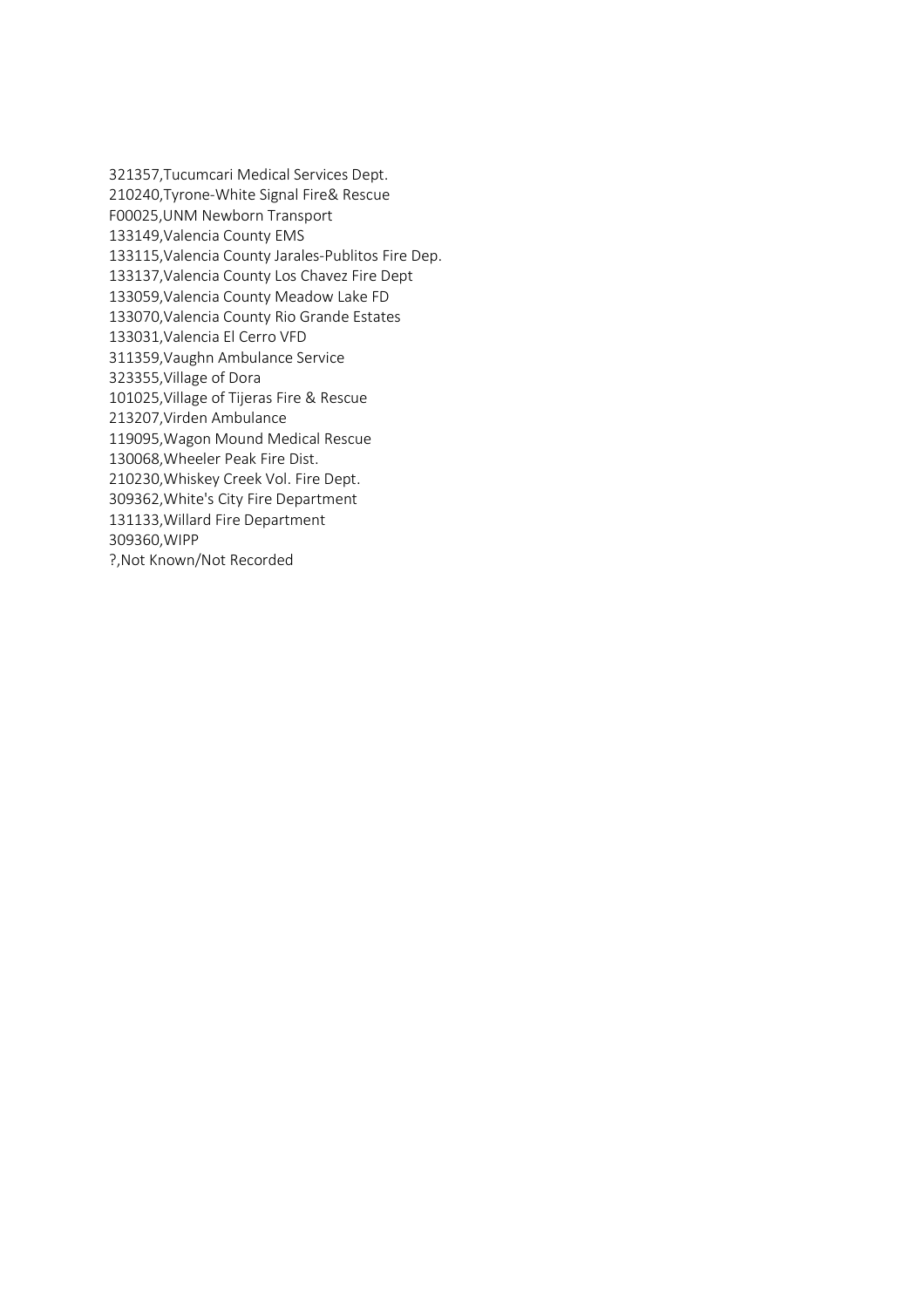### APPENDIX B

FACILITY ID'S

NM9OGJ,ACOMA CANONCITO LAQUNA PHS HOSPITAL 3261B,ADVANCED CARE HOSPIITAL OF SOUTHERN NEW MEXICO NM7OV9,ALTA VISTA REGIONAL HOSPITAL NMGT18,ARTESIA GENERAL HOSPITAL NMGLS7,CARLSBAD MEDICAL CENTER NM23F2,CIBOLA GENERAL HOSPITAL NMC7WX,DHHS/ PHS/ NAIHS/ GALLUP INDIAN MEDICAL CENTER NMBYBS,DR DAN C TRIGG MEMORIAL HOSPITAL NMOY3H,EASTERN NEW MEXICO MEDICAL CENTER NMSG42,ESPANOLA HOSPITAL NM55WM,GERALD CHAMPION REGIONAL MEDICAL CENTER NMQNU6,GILA REGIONAL MEDICAL CENTER NM7QP2,GUADALUPE COUNTY HOSPITAL NML90M,HEALTHSOUTH REHABILITATION HOSPITAL NMV6XD,HEART HOSPITAL OF NEW MEXICO NMKFHU,HOLY CROSS HOSPITAL A DIV OF TAOS HEALTH SYSTEMS INC. NMKQ46,KINDRED HOSPITAL ALBUQUERQUE NMDH1P,LEA REGIONAL MEDICAL CENTER 3199,LINCOLN COUNTY MEDICAL CENTER NM1V8T,LOS ALAMOS MEDICAL CENTER NM5928,LOVELACE MEDICAL CENTER NMMZ2M,LOVELACE REHABILITATION HOSPITAL NMTRNR,LOVELACE WESTSIDE HOSPITAL NM84D1,LOVELACE WOMEN'S HOSPITAL NMW6SE,MEMORIAL MEDICAL CENTER NMXZ23,MESILLA VALLEY HOSPITAL NMKWG1,MIMBRES MEMORIAL HOSPITAL NMTTRY,MINERS' COLFAX MEDICAL CENTER 3091,MOUNTAIN VIEW REGIONAL MEDICAL 6011,NM BEHAVIORAL HEALTH INSTITUTE AT LAS VEGAS(The) 3102,NOR LEA HOSPITAL DISTRICT 3107,PEAK BEHAVIORAL HEALTH SERVICES NM0Q79,PHS INDIAN HOSPITAL (Crownpoint Healthcare Facility) NMK98M,PHS INDIAN HOSPITAL (Mescalero PHS Indian Hosp.) NMU3I1,PHS INDIAN HOSPITAL (Northern Navajo Medical Center) NMWGLB,PHS INDIAN HOSPITAL (Santa Fe Indian Hospital) 3247,PHYSICIANS MEDICAL CENTER OF SANTA FE LLC NM9FPK,PLAINS REGIONAL MEDICAL CENTER CLOVIS NM2NLX,PRESBYTERIAN HOSPITAL 6022H2,PRESBYTERIAN KASEMAN HOSPITAL 3219,PRESBYTERIAN RIO RANCHO EMERGENCY CENTER 3182-54-03,REHABILITATION HOSPITAL OF SOUTHERN NEW MEXICO NMM6NT,REHOBOTH MCKINLEY CHRISTIAN HCS NMOZS6,ROOSEVELT GENERAL HOSPITAL 3252,ROSWELL REGIONAL HOSPITAL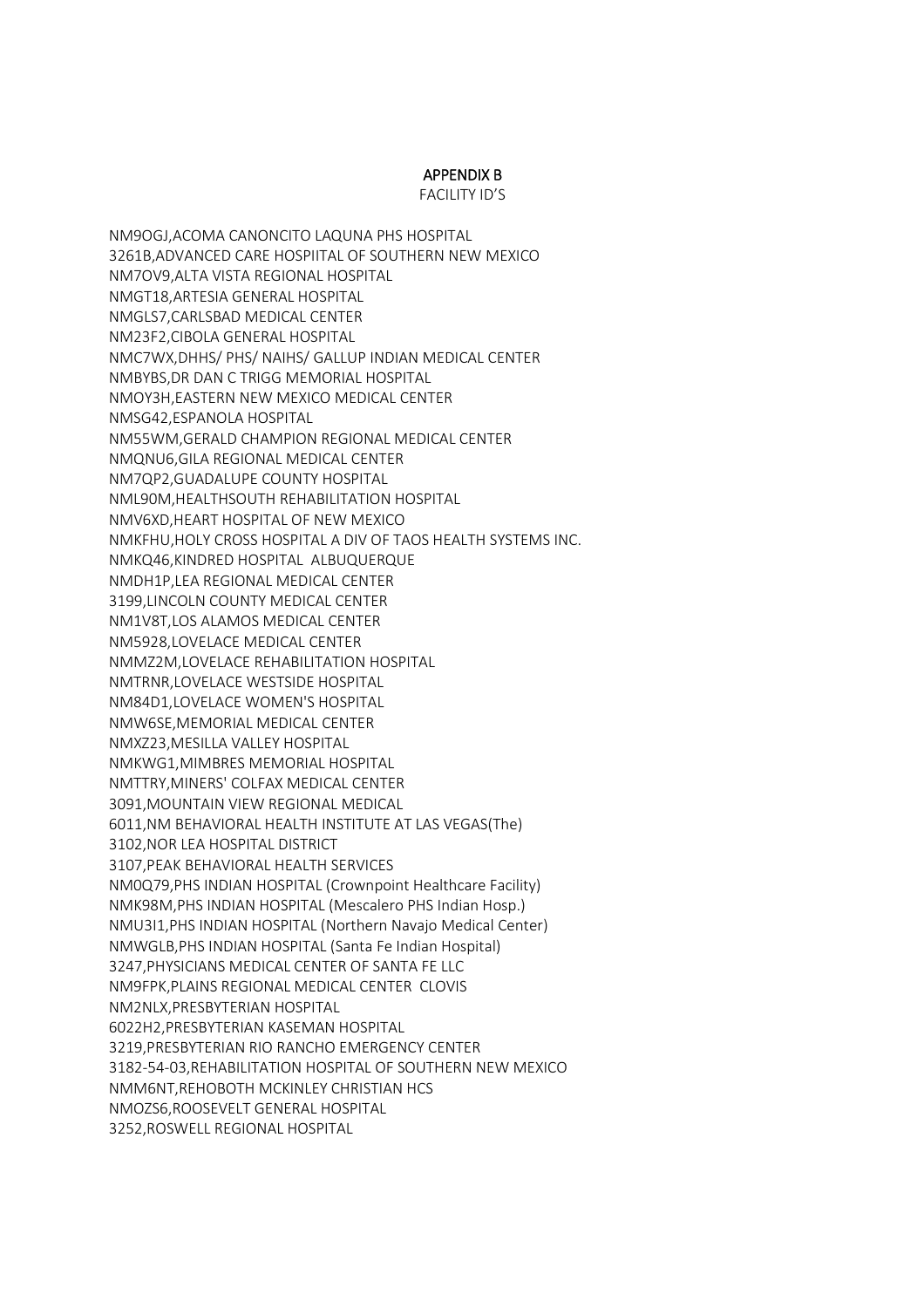NMLCO1,SAN JUAN REGIONAL MEDICAL CENTER/ INC. NM9NY1,SAN JUAN REGIONAL REHABILITATION HOSPITAL INC NMPDU8,SIERRA VISTA HOSPITAL NM3RBN,SOCORRO GENERAL HOSPITAL NM5N7B,SPECIALTY HOSPITAL OF ALBUQUERQUE NMQI0D,ST VINCENT HOSPITAL NM2RYU,UNION COUNTY GENERAL HOSPITAL NMDZJS,UNIVERSITY OF NEW MEXICO HOSPITAL NMFJLY,ZUNI COMPREHENSIVE COMMUNITY HEALTH CENTER ?,Not Known/Not Recorded /,Not Applicable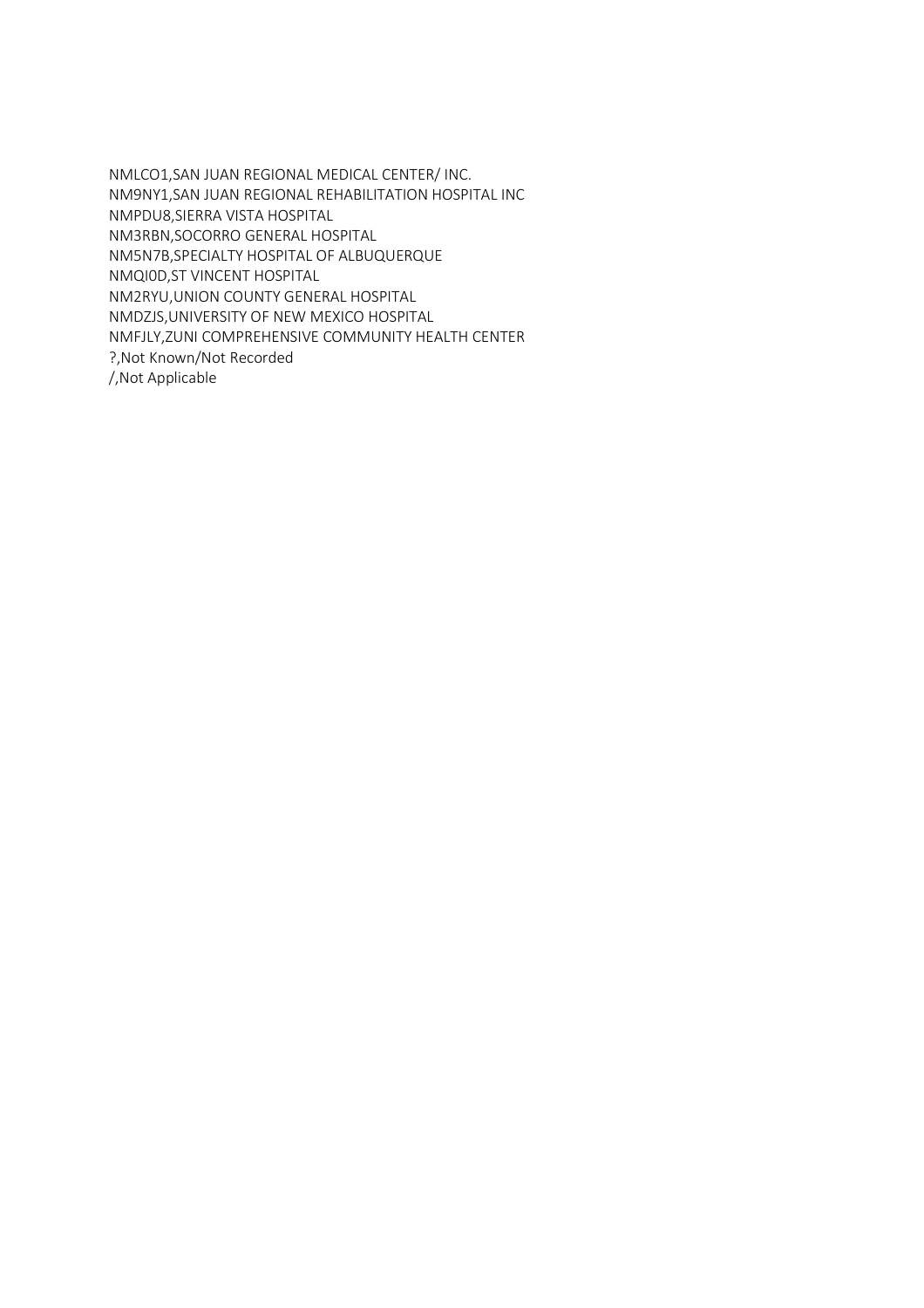#### APPENDIX C

DIAGNOSIS COMPLICATIONS

1,Abdominal fascial left open 2,Abruptio Placenta 3,Acidosis- Metabolic 4,Acute Gastritis 5,Acute Pancreatitis (ICD-9: 577) 6,Acute Renal Failure 7,Alkalosis- Metabolic 8,Alveolar Damage 9,Anemia 10,Angina (Cardiac) 11,Anoxic Brain Damage 12,Antibiotic Reaction 13,Any From CPR 14,Arthritis 15,Aspiration 16,Atelectasis 17,Atrophy (Muscle) 18,Autonomic Dysreflexia 19,Bacterial Pneumonia 20,Base deficit 21,Blood Cultures (Infection Other) 22,Bowel Infarction 23,Bowel Obstruction 24,Bradycardia 25,Brain Atrophy 26,Candidiasis 27,Capsulitis (Adhesive) 28,Cardiac arrest with CPR 29,Cardiopulmonary Arrest 30,Carpel Tunnel Syndrome/Nerve Compression/Entrapment 31,Cellulitis 32,Cerebrovascular Accident (CVA- Stroke) 33,Cholangitis 34,Cholecystitis 35,Coagulopathy 36,Colitis 37,Coma 38,Compartment Sydrome 39,Compartment Syndrome- Abdominal 40,Congestive Heart Failure 41,Conjunctivitis 42,Contracture/Arthrofibrosis 43,Deep surgical site infection 44,Dehydration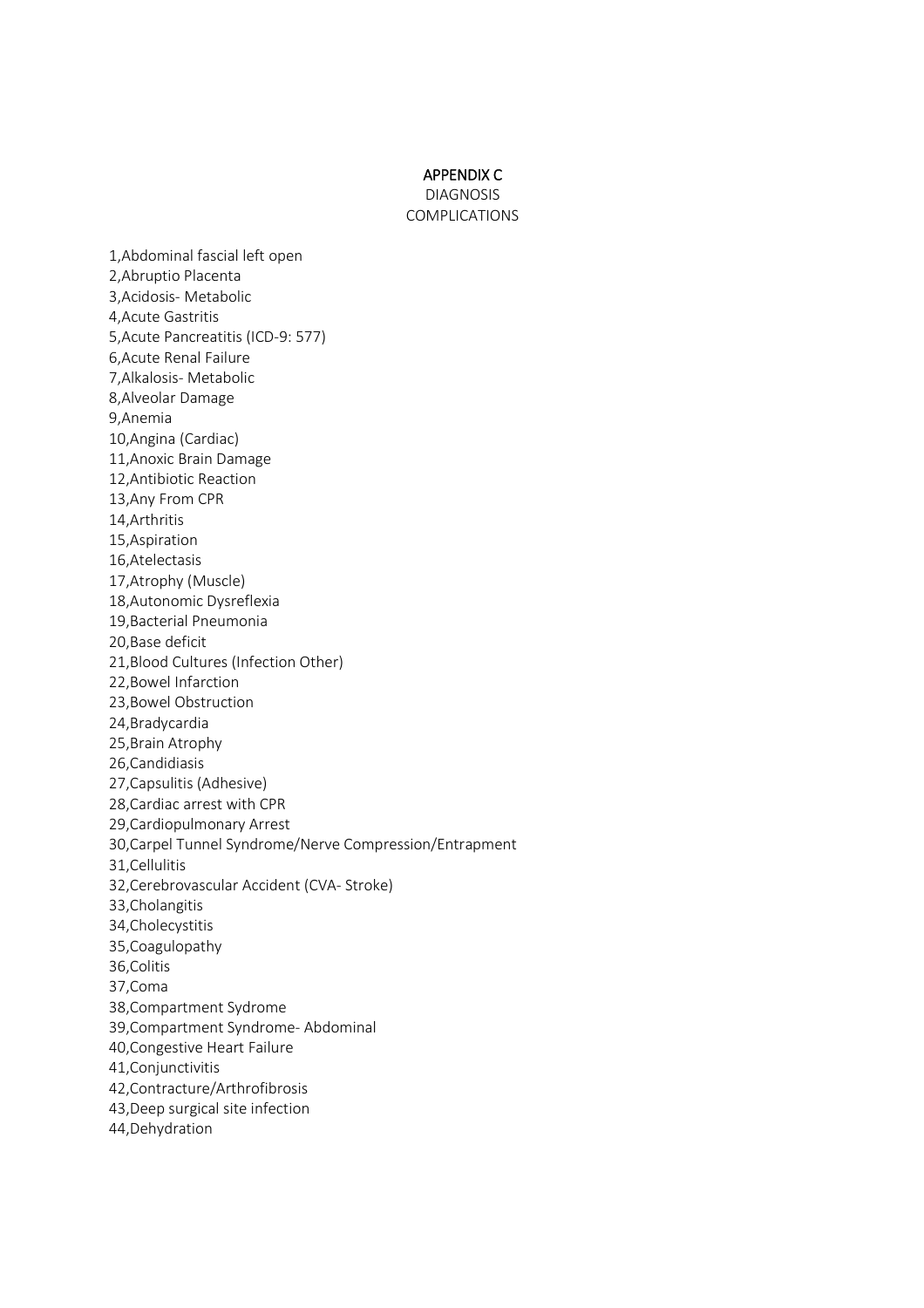45,Delayed Healing 46,Delirium Tremens (DT's) 47,Diabetes Insipidus 48,Disseminated Intravascular Coagulopathy 49,Drug or alcohol withdrawal syndrome 50,Drug Reaction- NEC 51,Dysrhythmias (Arrhythmias) 52,Electrolyte Imbalance 53,Embolism- Air 54,Embolism- Fat 55,Embolism- Foreign Body 56,Empyema 57,Encephalopathy- Posttraumatic 58,Endocarditis 59,Esophagitis 60,Extremity compartment syndrome 61,Eye Complications- NEC 62,Fibrothorax 63,Fistula 64,Fluid Overload 65,Foot Drop 66,Fracture Blisters 67,Gangrene- Dry 68,Gangrene- Gas 69,Gastrointestinal Bleed 70,Gastrointestinal Complication- NEC 71,Graft/prosthesis/flap failure 72,Heart Failure 73,Hemopneumothorax 74,Hemorrhage- Retinal 75,Hemorrhage- Secondary and Recurrent 76,Hemothorax 77,Hepatic Failure 78,Hepatitis 79,Herniation- Brain Stem 80,Herniation- Cerebral 81,Heterotopic Bone 82,Hydrocephalus 83,Hypertropic Tissue Granulation 84,Hyponatremia 85,Hypovolemic Shock 86,Hypoxia 87,Iatrogenic Misadventure 88,Ileus- Prolonged 89,Incarcerated Bowel 90,Infarction (Any Organ except Heart and Bowel) 91,Infection- Line 92,Infection- Other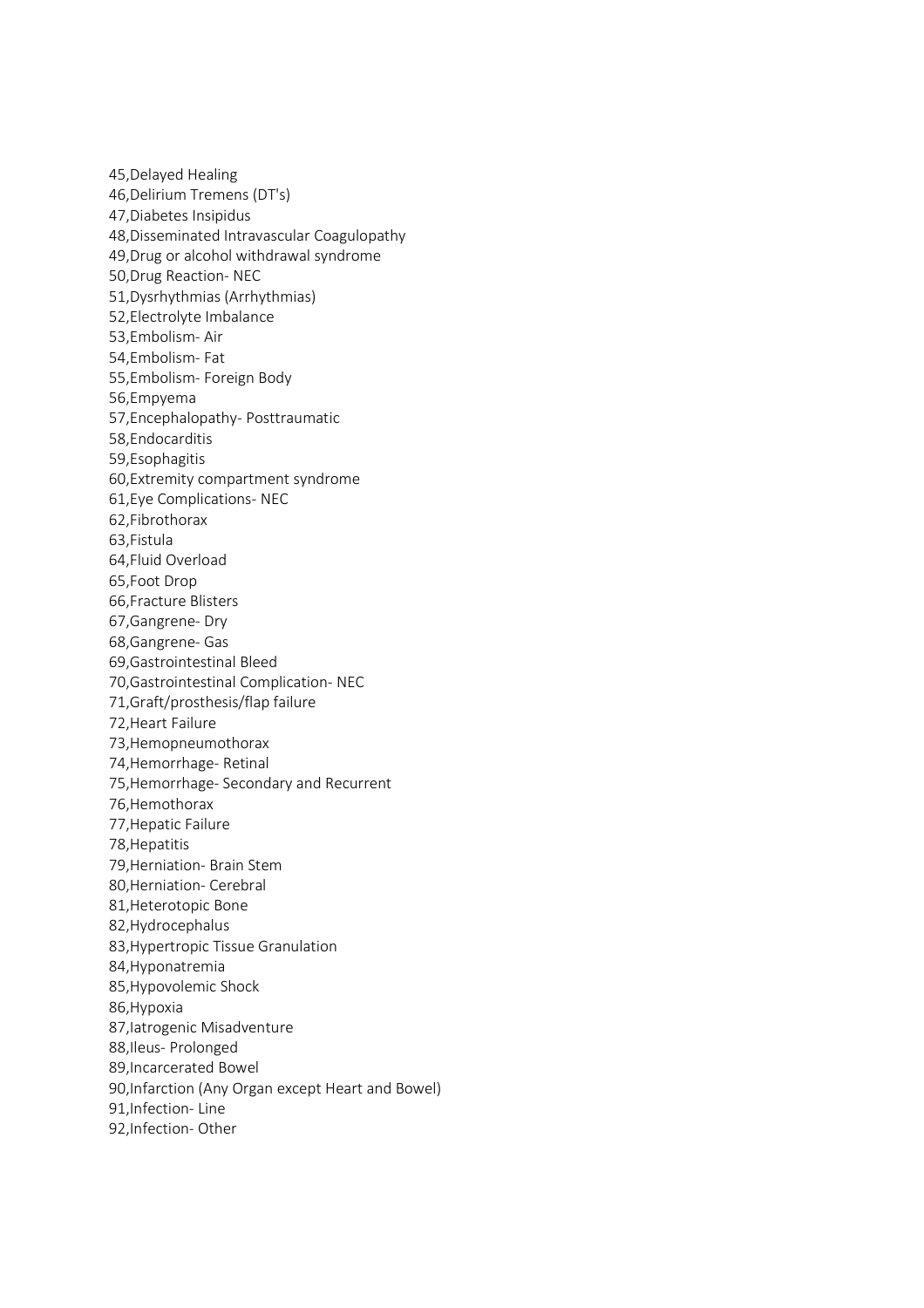93,Intestinal Infection 94,Intraabdominal Abscess 95,Intracranial Bleed 96,Intrauterine Death 97,IV Infiltration of Dye 98,Laryngospasm 99,Late Complication- Stump Amputation 100,Lung Abscess 101,Malignant Hypertension 102,Malignant Hyperthermia 103,Malunion/Nonunion of Fractures 104,Meningitis 105,Multiple Organ Failure 106,Myelomalacia 107,Myelomalacia 108,Myocardial Infarction 109,Necrotic Tissue- NEC 110,Neuralgia/Causalgia/Hyperesthesia 111,Neurogenic Bladder/Bowel 112,Neurogenic Hypertension 113,Neuropathy/Neuropraxia 114,Organ/space surgical site infection 115,Osteomyelitis 116,Osteoporosis/Osteopenia/Osteopetrosis 117,Other 118,Other Abscess 119,Other Complication from Treatment 120,Other Disease of Lung- (Pneumatocele- Bronchitis) 121,Otitis Media 122,Pancreatitis 123,Pericardial Disease (ICD-9: 423) 124,Pericardial Tamponade 125,Pericarditis 126,Perioperative Puncture/Laceration 127,Peritonitis 128,Pharyngitis 129,Phlebitis 130,Pleural Effusion 131,Pleuritis 132,Pneumomediastinum 133,Pneumonia- Aspiration 134,Pneumothorax 135,Post Traumatic Stress Disorder (PTSD) 136,Postoperative Fistula 137,Postoperative Foreign Body 138,Postoperative Foreign Substance 139,Postoperative Hemorrhage/Hematoma 140,Postoperative Infection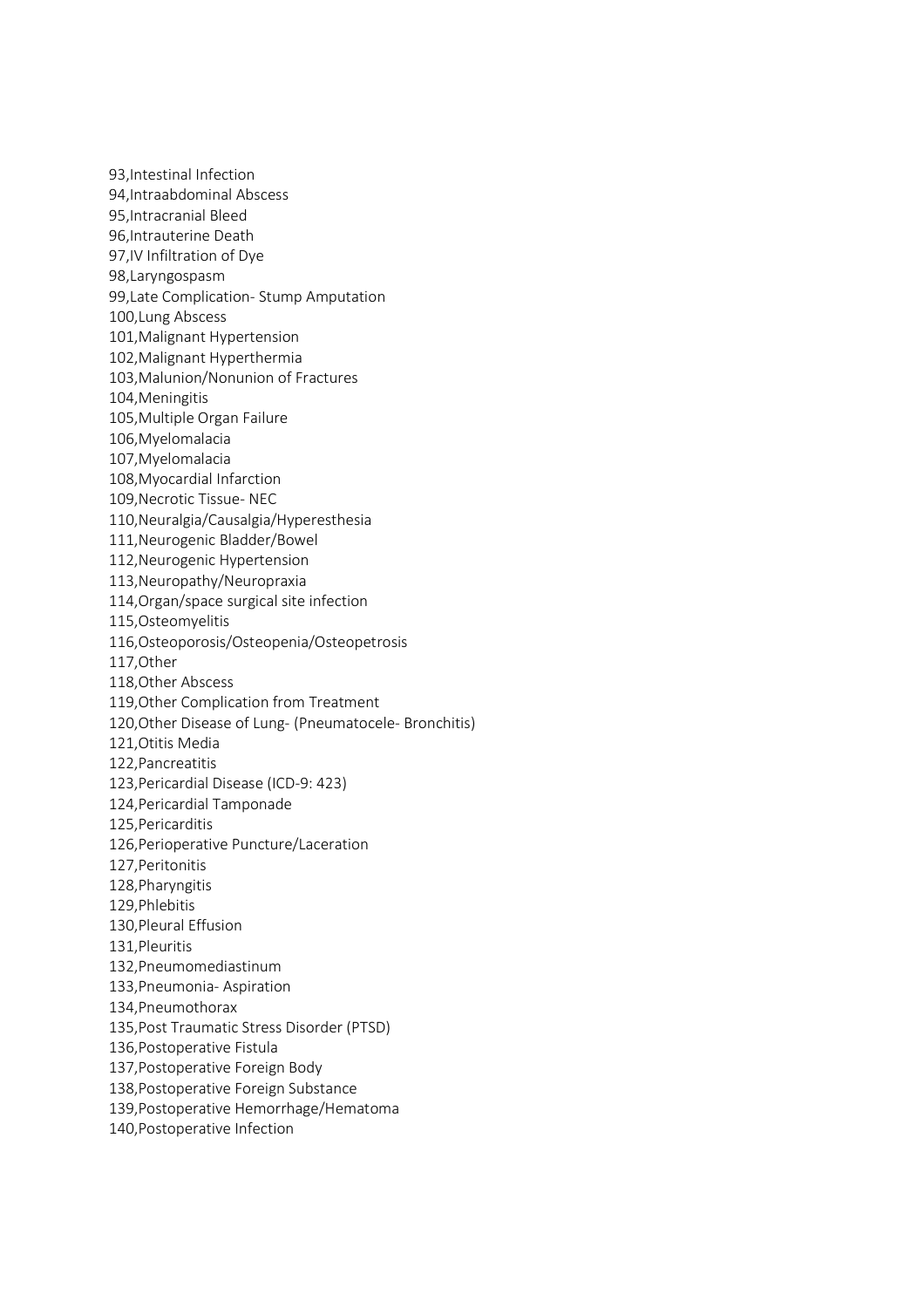141,Postoperative- Other 142,Postoperative Wound Disruption 143,Pre-term Delivery 144,Pulmonary Edema 145,Pulmonary Edema- Neurogenic 146,Pulmonary Embolism/Thrombus 147,Pyelonephritis/Glomerulonephritis 148,Rectal Bleeding 149,Redislocation/Loss of Fracture Reduction 150,Respiratory Compromise (Decreased Oxygen Sats) 151,Respiratory Distress Syndrome 152,Respiratory Failure 153,Retinal Detachment 154,Seizures 155,Sepsis- Bacterial 156,Sepsis- Fungal 157,Sepsis- Line 158,Septicemia 159,Serum Sickness 160,Shock- Anaphylactic 161,Shock- Anesthetic 162,Shock- Cardiogenic 163,Shock- Neurogenic 164,Shock- Septic 165,Sinusitis 166,Spasticity 167,Strangulated Omentum 168,Stroke / CVA 169,Subcutaneous Emphysema 170,Superficial surgical site infection 171,Syndrome/Inappropriate Antidiuretic Hormone(SIADH) 172,Systemic sepsis 173,Tachycardia- Unspec 174,Tension Pneumocephalus 175,Thrombocytopenia 176,Thrombocytosis 177,Thrombophlebitis 178,Thrombosis/Embolus 179,Transfusion Reaction 180,Ulcer (Erosion)- Laryngeal or Tracheal 181,Ulcer- Decubitus 182,Ulcer- NEC 183,Ulcer- Stress 184,Underlying Disease Exacerbated by Injury or Treat. 185,Unplanned intubation 186,Urinary Dysfunction- NEC 187,Urinary Tract Infection 188,Urosepsis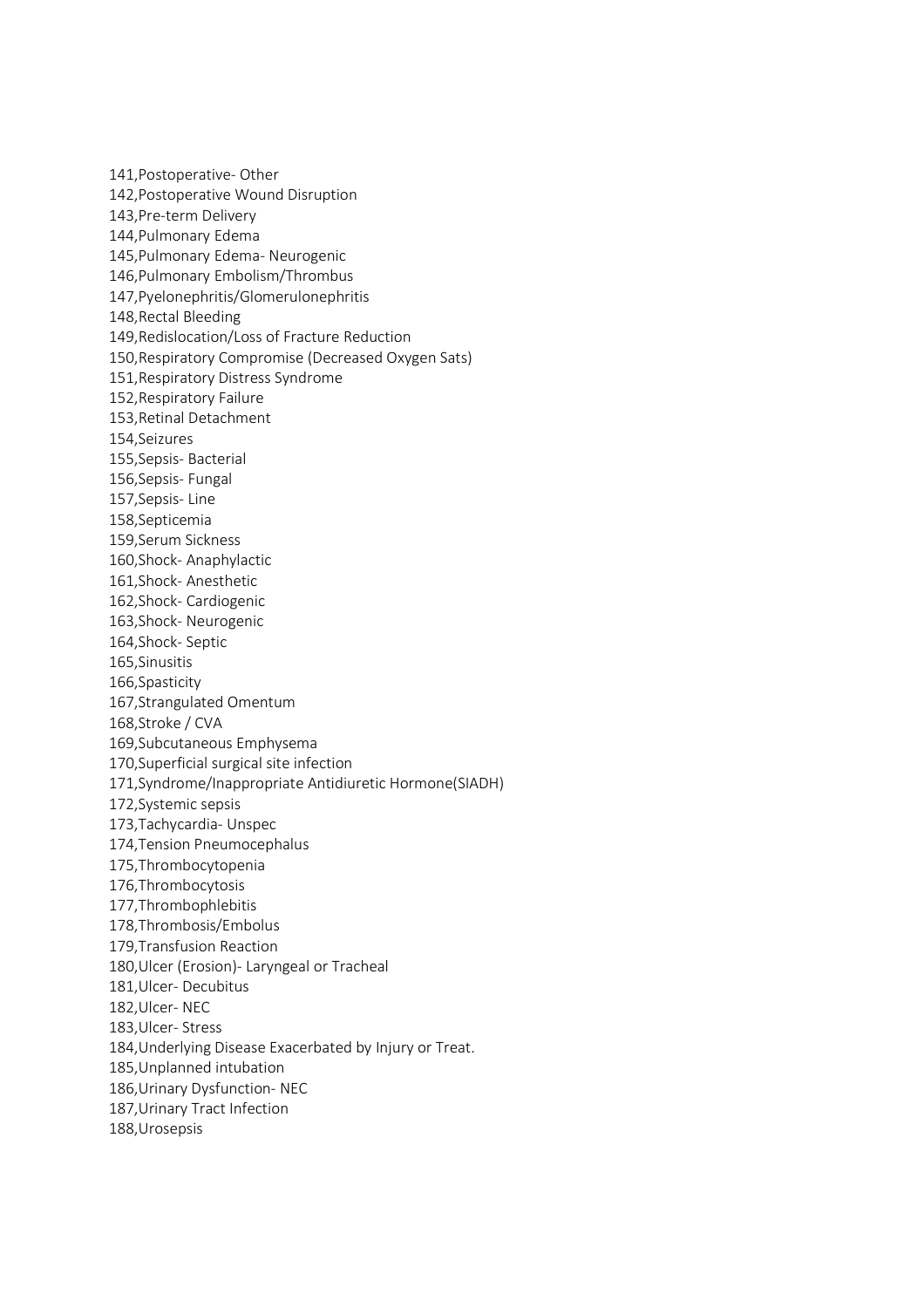189,Vaginal Yeast Infection 190,Volkmann's Ischemic Contracture 191,Wound disruption 192,Wound Infection ?,Not Known/Not Recorded /,Not Applicable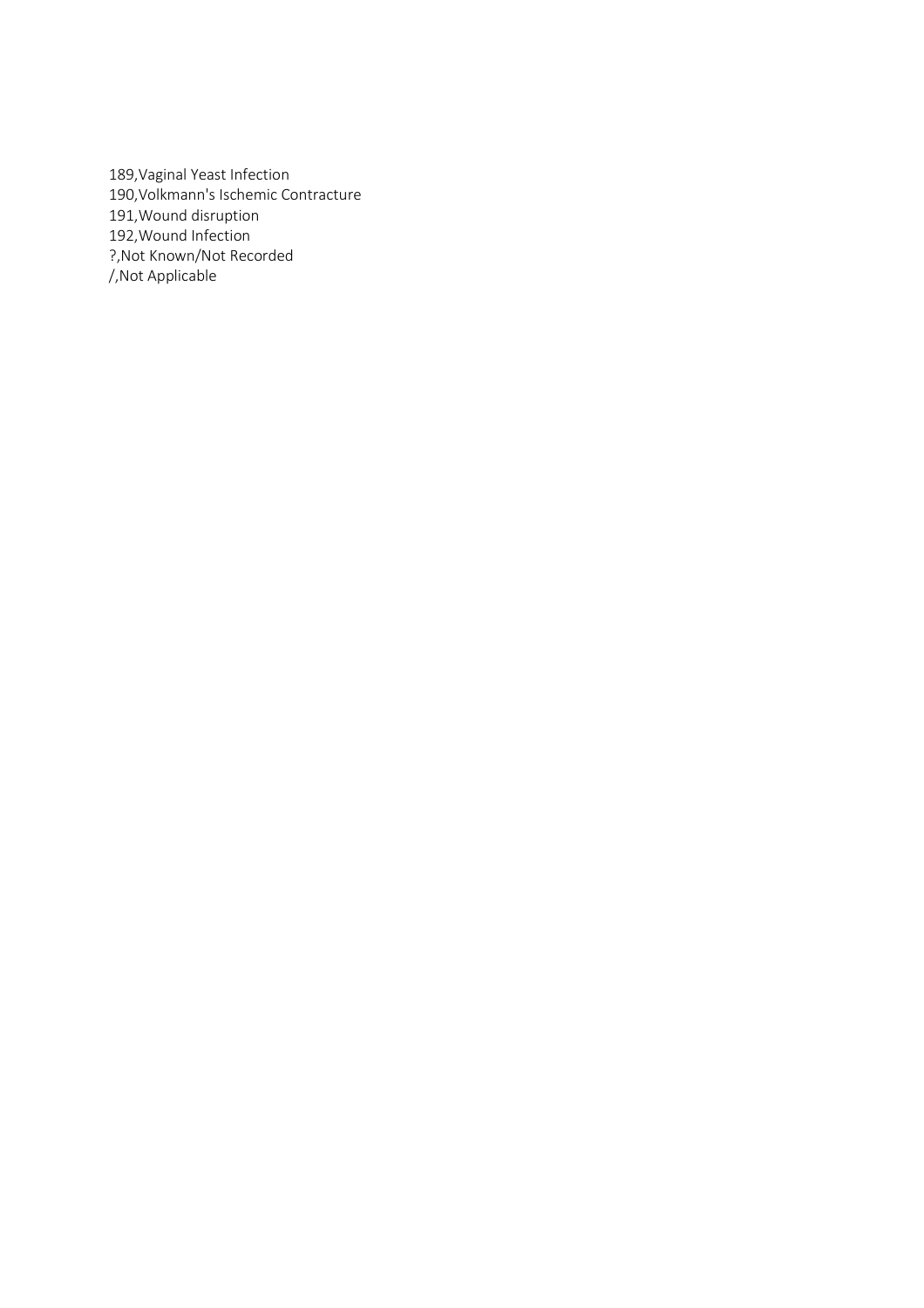# APPENDIX D

DIAGNOSIS **COMORBIDITIES** 

- 1, No NTDS Co-Morbidities are Present
- 2, Alcoholism

# 3, Ascites within 30 days Retired 01/01/2015

- 4, Bleeding Disorder
- 5, Chemotherapy for cancer within 30 days
- 6, Congenital anomalies
- 7, Congestive heart failure
- 8, Current smoker
- 9, Currently requiring or on dialysis

### 10, Cerebrovascular Accident (CVA) (Changed as of 01/01/2015) Was - CVA/residual neurological deficit

- 11, Diabetes mellitus
- 12, Cancer
- 13, Do not resuscitate (DNR status)
- 14, Esophageal varices Retired 01/01/2015
- 15, Functionally dependent health status
- 16, History of angina within past 1 month
- 17, History of myocardial infarction within past 6 months
- 18, History of revascularization/amputation for PVD
- 19, Hypertension requiring medication

### 20, Impaired sensorium Retired 01/01/2015

- 21, Prematurity
- 22, Obesity Retired 01/01/2015

# 23, Chronic Obstructive Pulmonary disease Changed as of 01/01/2015

Was - Respiratory disease

24, Steroid use

29, Drug Use Disorder

Prehospital cardiac arrest with resuscitative efforts by healthcare provider Retired as of 01/01/2015

# ADDED AS OF 01/01/2015

Attention deficit disorder/Attention deficit hyperactivity Renal Disease End Stage Liver Disease

?,Not Known/Not Recorded /,Not Applicable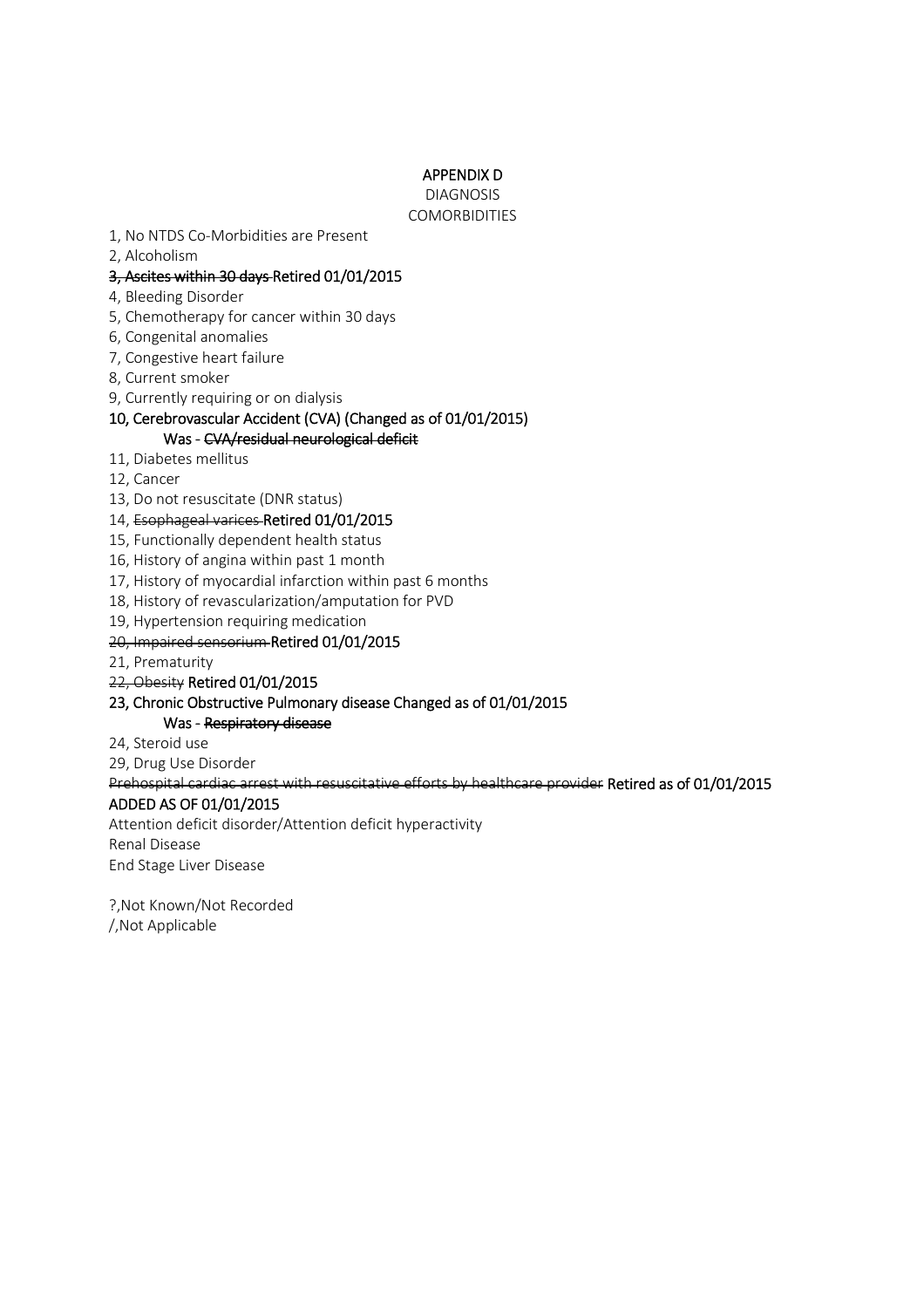# APPENDIX E

DIAGNOSIS NTDB COMORBIDITIES

- 1. Other
- 2. Alcoholism
- 3. Ascites within 30 days
- 4. Bleeding disorder
- 5. Currently receiving chemotherapy for cancer
- 6. Congenital anomalies
- 7. Congestive heart failure
- 8. Current smoker
- 9. Chronic renal failure
- 10. CVA/residual neurological deficit
- 11. Diabetes mellitus
- 12. Disseminated cancer
- 13. Advanced directive limiting care
- 14. Esophageal varices
- 15. Functionally dependent health
- 16. History of angina within 30 days
- 17. History of myocardial infarction
- 18. History of PVD
- 19. Hypertension requireing medicaton
- 20. (RETIRED)Impaired sensorium
- 21. Prematurity
- 22. Obesity
- 23. Respiratory disease
- 24. Steroid use
- 25. Cirrhosis
- 26. Dementia
- 27. Major psychiatric illness
- 28. Drug or dependence
- 29. Pre-hospital cardiac arrest with resuscitative efforts by healthcare provider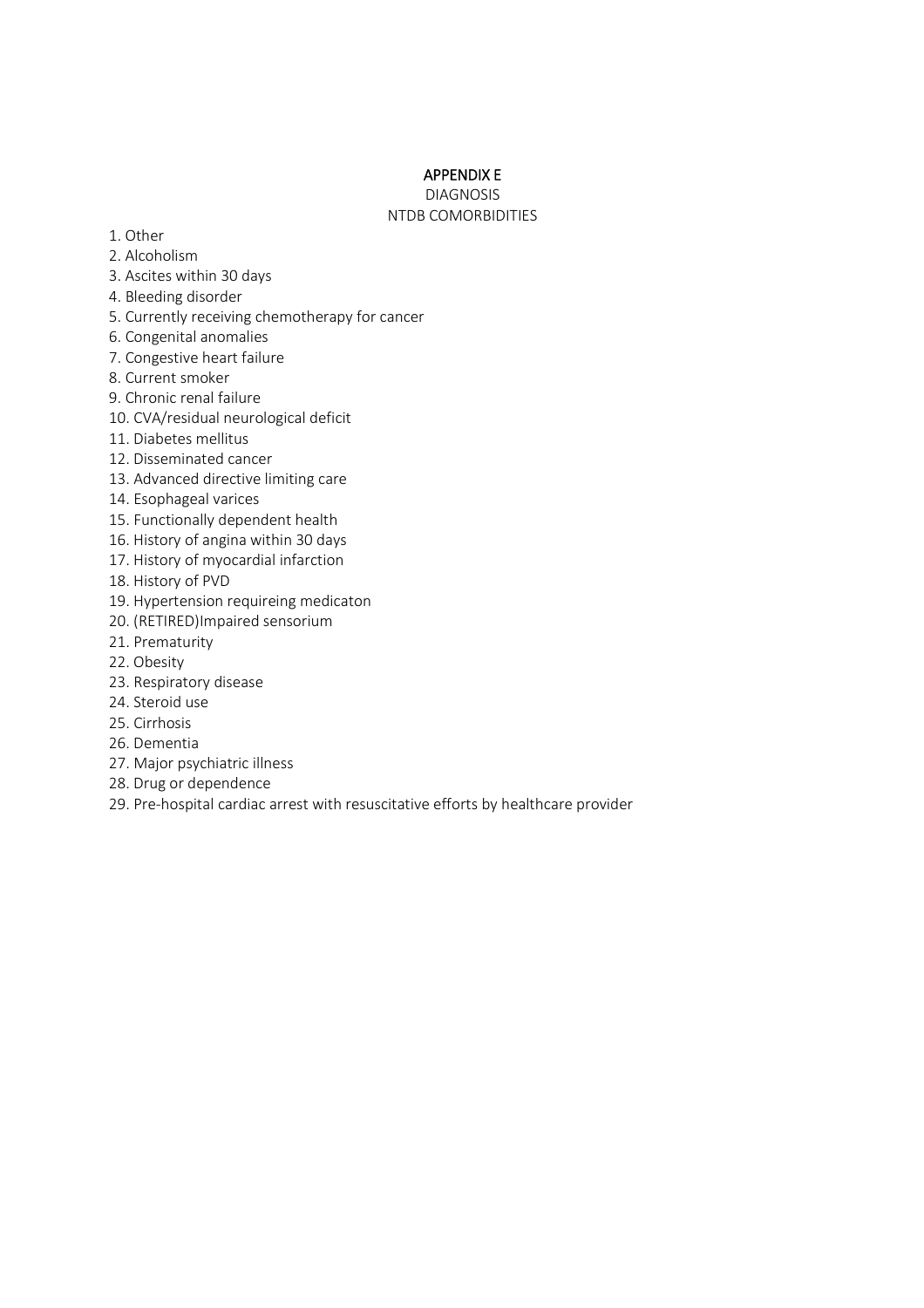APPENDIX F

PROCDURES SERVICE

1,Trauma Service 2,General Surgical Service 3,Neurosurgical Service 4,Orthopedic Service 5,Other Surgical Service 6,Internal Medicine 7,Family Practice 8,OMF - Oral Maxillo facial 9,Hospitalist 10,Pediatric 11,OBGYN 12,Burns 13,ENT 14,Cardiac 15,Cardiothoracic 16,GI 17,Hand Surgery 18,Opthalmology 19,Plastics 20,Podiatry 21,Thoracic 22,Urology 23,Vascular 24,Cardiology 25,Emergency 26,Endocrine 27,Family Practice General Medicine 28,Geriatrics 29,Hematology/Oncology 30,Infectious Disease 31,Intensivist ?,Not Known/Not Recorded /,Not Applicable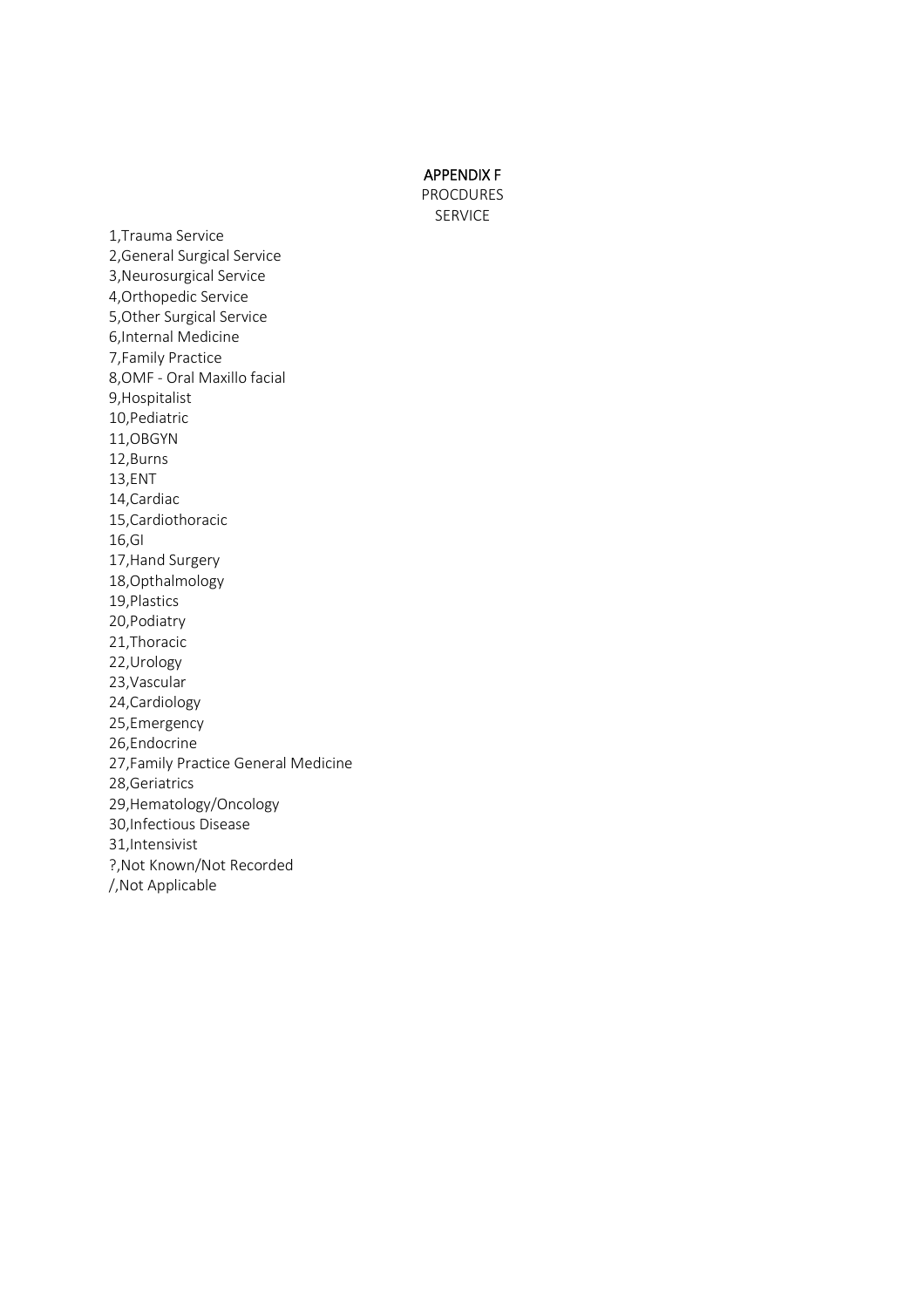# APPENDIX G

# CRITIQUES & REVIEWS INDICATORS

1,> 2 L crystalloid in ED during resuscitation without subsequent PRBC Transfusion 2,Admitting Service not surgery 3,Anesthesia - Delay in response resulting in delayed Tx. 4,Cardiopulmonary Arrest 5,Cervical 6,Complication during surgery 7,Craniotomy > 2 hours from injury 8,C-spine Injury not identified at admission 9,Death 10,Death - In-House death SPB<70 within 2 hours and No ExLap or Thoracotomy 11,Death - Probability of survival <70% 12,Death - Probability of survival >70% 13,Deep vein thrombosis 14,Delay in Diagnosis - > 24 hours after arrival 15,Delay in Diagnosis or Treatment 16,Delay in MD Response 17,Delay in OR > 24 hours 18,Delay in trauma surgical response to Trauma Activation 19,Delay TO OR - Positive abd injury with SBP<90 and delay to OR > 1 hour 20,Delay TX - > 8 hours to OR for tibia repair - NOT GSW 21,Diagnosis Error - Missed injury due to diagnosis error 22,Divert - Level I Trauma patient diverted to other facility 23,ED LOS - > 6 hours & not admit to Obs 24,Equipment or supplies not available at time of need 25,Error in Technique 26,Errors in judgment 27,Femoral Diaph. Fx w/o fixation 28,GCS < 13 w/o CT of head in 2 hours 29,GCS < 8 w/o airway 30,GCS <= 14 with no CT of head 31, Admission to Non-Surgical Service 31,GCS not documented hourly in ED when brain injury is known or GCS not documented q 30 minutes in ED when brain injury is suspected (GCS<13) 32,GSW to ABD Non Operative Tx 33,Iatrogeici injury or complication 34,Massive Transfusion Policy in < 24 hours 35,Misread of x-ray CT or MRI resulting in Delayed TX or DX 36,Missed DX - After discharge 37,Mistriage to inappropriate level of care 38,Neurosurgery service - Delay in consultation 39,No Hourly VS for ED Patients 40,No sequential GCS documented on CHI patients 41,No Thorocatomy with Hemo/Pneo and Death 42,No Trauma Alert for patients meeting Criteria 43,No Trauma Service Consultation for Trauma patient meeting consult criteria